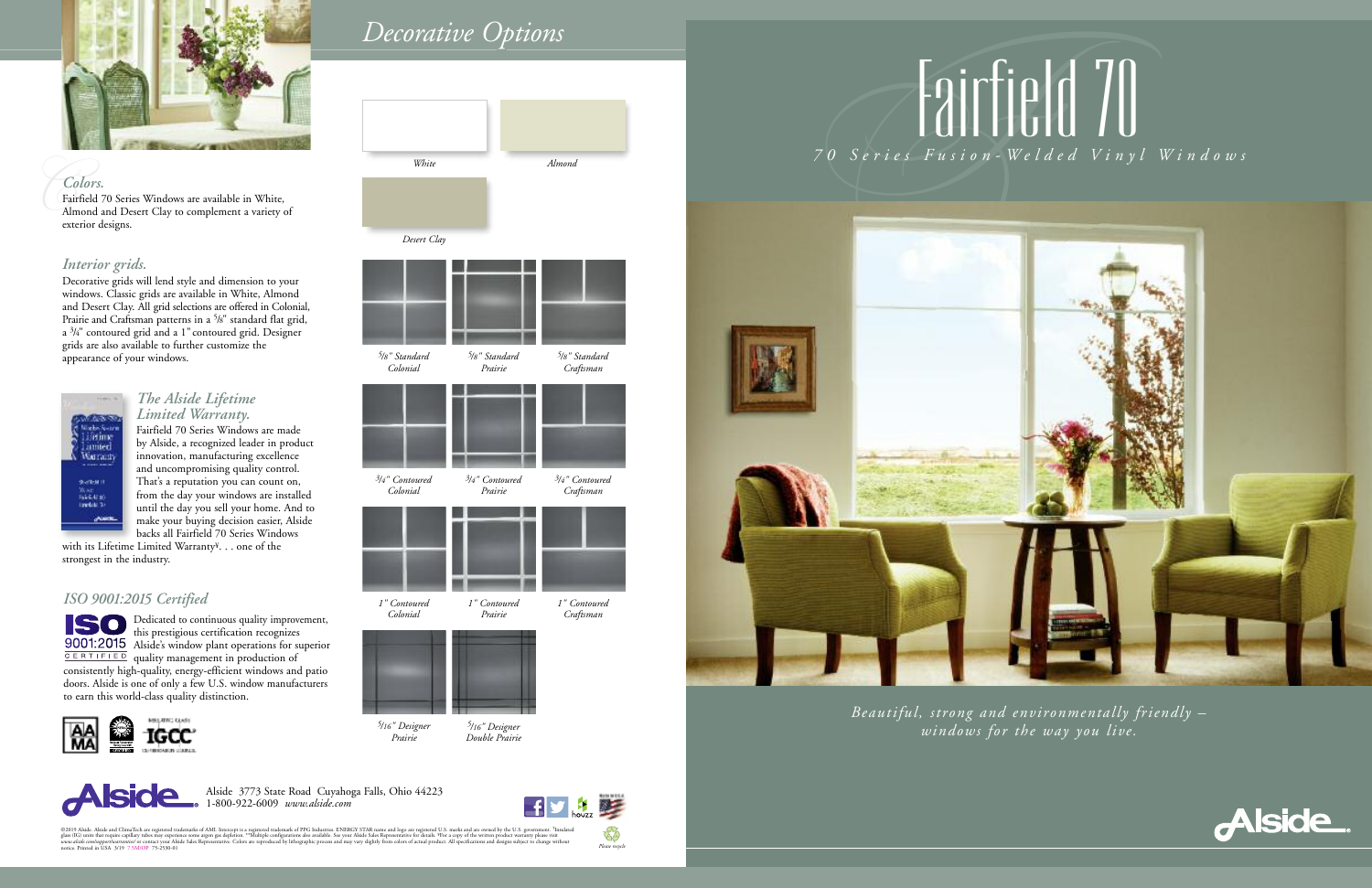

*3*

# *Conquer Energy Loss With High-Performance Glass*



*Fairfield* 70 Series Glass Performance Comparis



*1 3 /8" Nail Fin (standard)*

### *Plus these additional features:*

- Fusion-welded frame and sashes for increased strength and structural integrity.
- 2 <sup>5</sup> /8" frame depth for multiple applications.
- Sash operates on two concealed, pre-calibrated block and tackle sash balances.
- Double-pile weatherstripping at the locking rail for added thermal protection.
- Side-load bottom sash makes cleaning convenient from inside the home.
- Water management system with offset drainage to the exterior.
- Indoor/outdoor removable fiberglass screens.



Fairfield<br>Window<br>standard<br>nail fin. Fairfield 70 Series Windows come standard with a 1<sup>3</sup>/8" nail fin. For ideal installations in a variety of applications, four additional options also are offered: 13 /8" nail fin with J-channel, 7 /8" nail fin, stucco fin and a block frame.

## It's amazin *It's amazing what windows can do.*

- *1. Premium vinyl mainframe and sashes* are colored throughout – won't chip, peel, crack or warp and never need to be painted.
- *2. Multi-chambered mainframe and sash construction* creates effective insulating spaces for thermal efficiency.
- *3. <sup>3</sup> /4" thick insulated glass unit* with optimal air space improves thermal performance.
- *4.Intercept® Warm-Edge Spacer System* helps block the transfer of heat and cold for reduced energy use.
- *5. Interlock at sash locking rail* increases strength and reduces air infiltration.
- *6. Metal reinforcement at the locking rail* increases rigidity and strength.
- *7. Fully extruded lift rail* provides easy and convenient operation of the sash.
- *8. Drop-in glazing* for added energy efficiency and interior aesthetic appeal.
- *9. Full-capture sill* enhances protection from air and water infiltration.
- *10. Hidden screen track* for added beauty.
- *11. Nailing fin welded at all corners* for weathertight installations.

### *Optin*<br>*Optin*<br>home *Optimize your windows' insulating power by choosing the best glass system for your home and climate zone.*

*7 /8" Nail Fin*

Performance-engineered windows protect us from intense heat, frigid cold and a wide range of challenging weather elements, yet allow us to enjoy the warmth and beauty of natural light from the comfort of our home. Fairfield 70 Series Windows deliver all of this and more, including year-round energy savings and classic beauty that's virtually maintenance-free.



*1 <sup>3</sup> /8" Nail Fin with J-Channel*





*Stucco Fin*



*Block Frame*

*Alside offers a variety of ENERGY STAR* ® *qualified products. Consult your window professional for the optimal glass package required for your home and climate zone.*



*In summer months, Low-E glass filters the sun's rays and reduces heat penetration from solar energy.*

*In winter months, Low-E glass lets warm solar rays into your home, while preventing indoor heat from escaping.*

**Reduced energy consumption.** iE helps lower heating and cooling demands – good for your fuel budget and the environment.

Most windows are about 80% glass, so you'll want to carefully select your glass system to ensure maximum energy savings. Our ClimaTech® glass package combines multilayered, low-emissivity (Low-E) glass, argon gas† and the Intercept Warm-Edge Spacer System for increased energy efficiency compared to a standard clear glass unit. Low-E also minimizes damaging UV rays that cause interior furnishings and carpets to fade.



**ClimaTech Elite Extreme:** Soft coat, multi-layer, vacuum deposition 340 Low-E glass, argon gas and Intercept Spacer System

|                                      |          | Sliding<br>Single-Hung |          |             |
|--------------------------------------|----------|------------------------|----------|-------------|
|                                      | U-Factor | <i>SHGC</i>            | U-Factor | <i>SHGC</i> |
| Clear Insulated                      | 0.48     | 0.63                   | 0.49     | 0.63        |
| ClimaTech LT                         | 0.35     | 0.33                   | 0.35     | 0.33        |
| ClimaTech                            | 0.31     | 0.33                   | 0.31     | 0.33        |
| ClimaTech iE                         | 0.30     | 0.33                   | 0.30     | 0.33        |
| ClimaTech Elite                      | 0.31     | 0.22                   | 0.31     | 0.22        |
| ClimaTech ThermD                     | 0.30     | 0.33                   | 0.30     | 0.33        |
| ClimaTech ThermD Elite               | 0.30     | 0.22                   | 0.30     | 0.22        |
| ClimaTech Plus                       | 0.29     | 0.33                   | 0.29     | 0.33        |
| ClimaTech Plus Elite                 | 0.29     | 0.22                   | 0.29     | 0.22        |
| ClimaTech Elite Extreme <sup>2</sup> | 0.31     | 0.15                   | 0.31     | 0.15        |
| Energy $HSG2$                        | 0.33     | 0.55                   | 0.33     | 0.55        |

*1Whole window values / single-strength glass*

*2Whole window values / double-strength glass*

# *Increased energy savings with ClimaTech.*

ClimaTech insulated glass packages have proven to be far more effective than ordinary clear glass units. The lower the U-Factor, the less energy you'll need to heat your home. The lower the Solar Heat Gain Coefficient (SHGC), the more you'll conserve on air-conditioning.

## *Thermal barrier spacer systems.*

Spacer systems not only enhance the thermal performance of a window by blocking the conduction of heat, they also can improve the window's durability and strength. Fairfield 70 Series offers two spacer options.

**The Intercept Warm-Edge Spacer** features a unique,



one-piece metal alloy, U-channel design that reduces heat loss through the window. It's stronger and better at retaining insulating gas than many conventional spacers, and is nearly 25% more effective than a traditional box-shaped spacer at the edge of the glass unit.

**The Optional Foam Spacer** combines a structural foam spacer



with a seal of hot melt butyl to create a "warm" non-conductive edge. This non-metal design eliminates any metal-to-glass contact, thereby increasing the edge of the glass temperature by more than 16° – resulting in 60% more energy efficiency than a traditional box metal spacer.

# *Raising the Standard with iE Technology*

**Next-generation innovations.** ClimaTech iE features carbonized foam liners in select mainframe channels for increased energy efficiency. iE features expanded polystyrene (EPS) with graphite added to the raw material, resulting in a carbonized foam that reflects heat and significantly improves insulation performance.

**Highly efficient material.** Integrated graphite and foam cell structure provides optimal insulation capacity but uses less material.

**Clear Insulated:** Clear double-pane insulated glass unit.

**ClimaTech LT:** Soft coat, multi-layer vacuum deposition Low-E glass and Intercept Spacer System.

**ClimaTech:** Soft coat, multi-layer, vacuum deposition Low-E glass, argon gas and Intercept Spacer System.

**ClimaTech iE:** Soft coat, multi-layer, vacuum deposition Low-E glass, argon gas and Intercept Spacer System. Carbonized foam liners in select frame channels.

**ClimaTech Elite:** Soft coat, SHGC multi-layer, vacuum deposition Low-E glass, argon gas and Intercept Spacer System.

**ClimaTech ThermD:** Soft coat, multilayer, vacuum deposition Low-E glass, argon gas and stainless steel Intercept Spacer System.

*Glass Package Terminology:*

**ClimaTech ThermD Elite:** Soft coat, SHGC multi-layer, vacuum deposition Low-E glass, argon gas and stainless steel Intercept Spacer System.

**ClimaTech Plus:** Soft coat, multi-layer, vacuum deposition Low-E glass, argon gas and Foam Spacer System.

**ClimaTech Plus Elite:** Soft coat, SHGC multi-layer, vacuum depositi Low-E glass, argon gas and Foam Spacer System.

**Energy HSG:** High Solar Gain Low-E glass, argon gas and Intercept Spacer System.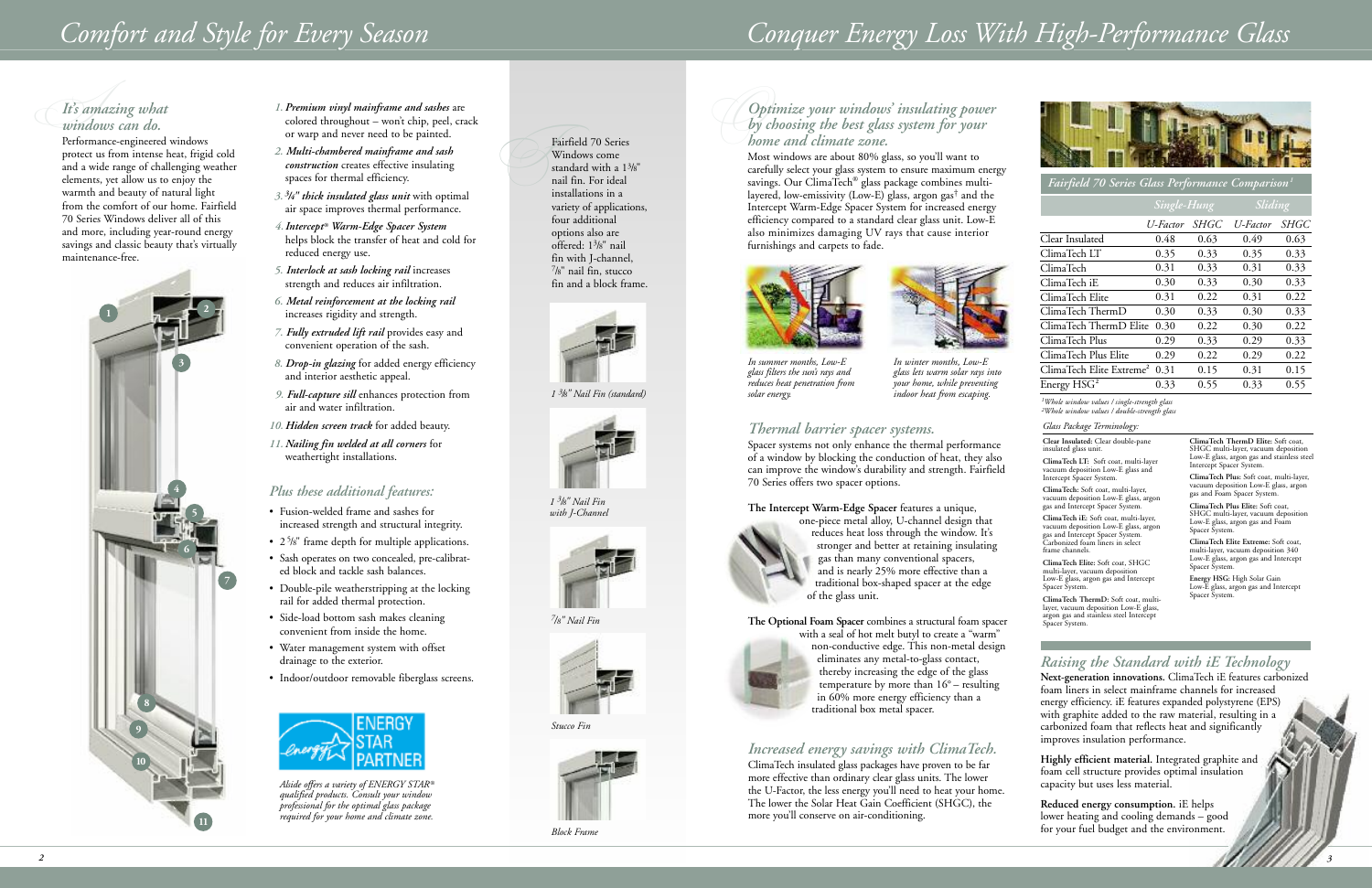### Model A272 Sliding Window\*\*

|                                                                                                                                                                                                                                                                                                                                    | <b>WIDTH</b> | <b>HEIGHT</b> | U.I. |
|------------------------------------------------------------------------------------------------------------------------------------------------------------------------------------------------------------------------------------------------------------------------------------------------------------------------------------|--------------|---------------|------|
| <b>MINIMUM</b>                                                                                                                                                                                                                                                                                                                     | 20           | 14.5          |      |
| or                                                                                                                                                                                                                                                                                                                                 |              |               |      |
| <b>MINIMUM</b>                                                                                                                                                                                                                                                                                                                     | 29.5         | 10            |      |
| <b>MAXIMUM</b>                                                                                                                                                                                                                                                                                                                     | 71.5         | 71.5          | 143  |
| $\mathbf{a}$ $\mathbf{b}$ $\mathbf{c}$ $\mathbf{c}$ $\mathbf{d}$ $\mathbf{d}$ $\mathbf{e}$ $\mathbf{d}$ $\mathbf{e}$ $\mathbf{d}$ $\mathbf{e}$ $\mathbf{e}$ $\mathbf{e}$ $\mathbf{e}$ $\mathbf{e}$ $\mathbf{e}$ $\mathbf{e}$ $\mathbf{e}$ $\mathbf{e}$ $\mathbf{e}$ $\mathbf{e}$ $\mathbf{e}$ $\mathbf{e}$ $\mathbf{e}$ $\mathbf{$ |              |               |      |

Unit Size is 1/2" smaller than Rough Opening

### Model A273 Sliding Window\*\*

|                | <b>WIDTH</b> | <b>HEIGHT</b> | U.I. |
|----------------|--------------|---------------|------|
| <b>MINIMUM</b> | 47.5         | 14.5          |      |
| or             |              |               |      |
| <b>MINIMUM</b> | 71.5         | 9.5           |      |
| <b>MAXIMUM</b> | 119.5        | 71.5          | 191  |
|                |              |               |      |

Unit Size is 1/2" smaller than Rough Opening

*Smooth st Smooth sliding action and full-view glass exposure make Fairfield 70 Series Sliding Windows a longtime favorite.*

# *Picture and Fixed-Lite Windows / Specialty Shapes Sliding Windows*



*FFairfield <sup>70</sup> Series Picture appeal while maximizing Windows inspire visual your outdoor viewing area.*

> Picture windows invite the beauty of outdoors inside – without compromising the comfort and energy efficiency of your home. When you combine picture windows with fixed-lites or special shapes, you'll create a focal point that lends distinctive style to your home, both inside and out.

- Full 45-degree fusion-welded mainframe delivers increased strength and energy efficiency.
- Multi-chambered extrusions improve thermal performance and structural integrity.
- 1" integral pre-punched nail flange for enhanced installation and a weathertight fit.
- 1" thick insulated glass unit with warm-edge technology offers increased energy efficiency and noise reduction.
- Clean-line design creates a larger viewing area.
- Continuous frame on multiple unit configurations helps to enhance aesthetic appeal and thermal performance.



*Transform the appearance of your home with eye-catching picture windows.*

> Sliding windows corner the market on easy operation, with a sash that glides horizontally to open and close. The moving sash also lifts out for convenient cleaning from inside your home.

- Full 45-degree fusion-welded mainframe and sashes deliver increased strength and energy efficiency.
- 1" integral pre-punched nail flange for enhanced installation and a weathertight fit.
- <sup>3</sup>/4" thick insulated glass unit with warm-edge technology offers increased energy efficiency and noise reduction.

This picture window above a two-lite sliding window in a continuous frame unit delivers clean lines and enhanced thermal performance.



| Model A770 Picture Window** | <b>WIDTH</b> | <b>HEIGHT</b> | U.L |
|-----------------------------|--------------|---------------|-----|
| <b>MINIMUM</b>              | 8.5          | 8.5           |     |
| <b>MAXIMUM</b>              | 119.5        | 119.5         | 180 |

• Integral pull handle for ease of operation when opening and closing the window.

- Double-pile weatherstripping at the locking rail increases thermal performance.
- Adjustable tandem brass rollers in a non-corrosive housing ensures smooth operation.
- Sweep-style cam lock and keeper provides a tight seal and increased energy efficiency.

*Boasting a generous glass area, sliding windows let you enjoy an unobstructed outdoor view.*





*Optional self-locking Positive Action Lock (PAL) shown unlocked and locked. Window unit closes and automatically locks in one action.*